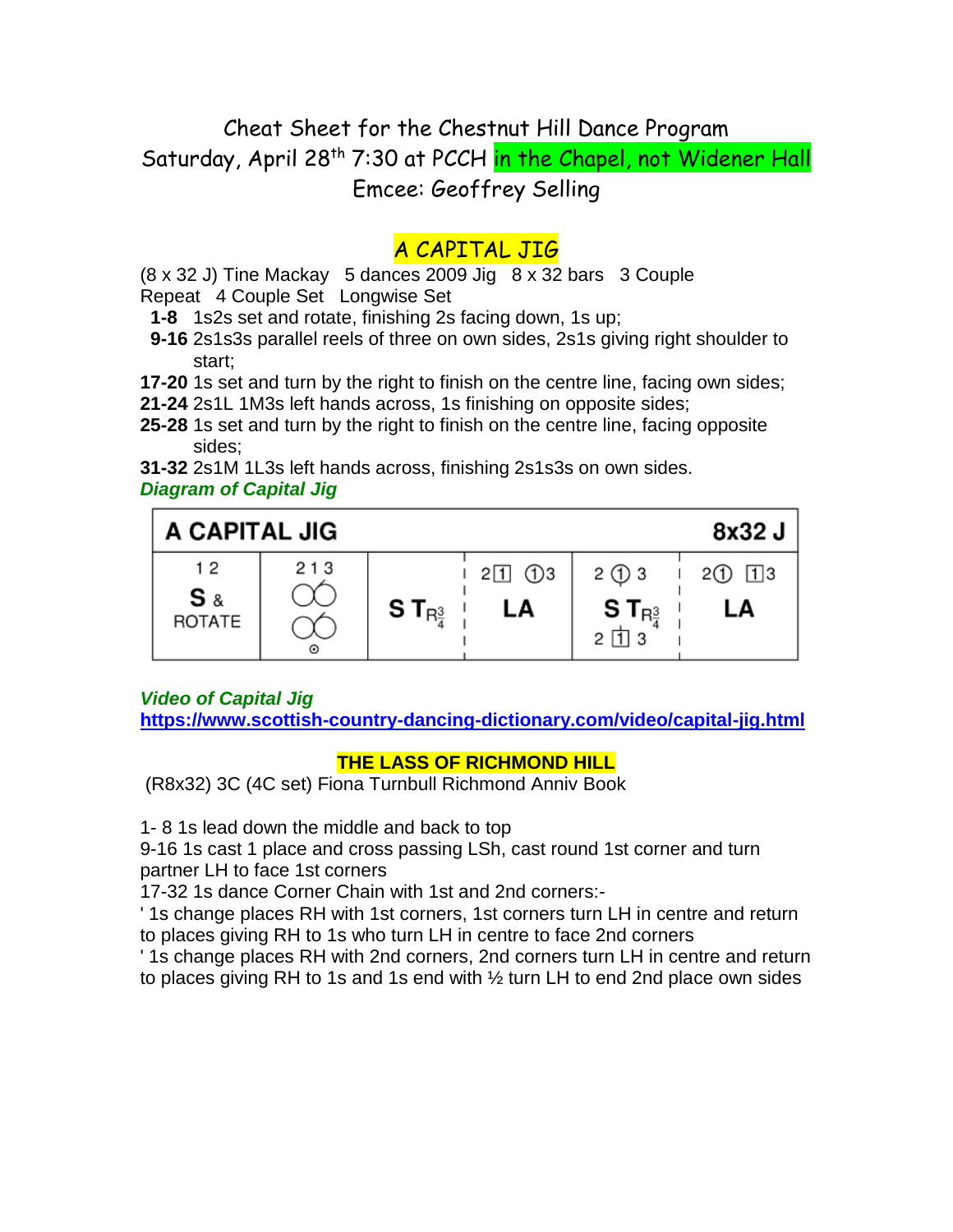## *Diagram of The Lass of Richmond Hill*



**Video of** *The Lass of Richmond Hill* **[https://www.scottish-country-dancing-dictionary.com/video/lass-of](https://www.scottish-country-dancing-dictionary.com/video/lass-of-richmond-hill.html)[richmond-hill.html](https://www.scottish-country-dancing-dictionary.com/video/lass-of-richmond-hill.html)**

## **UP IN THE AIR**

**UP IN THE AIR** (S8x32) 3C (4C set) Boag RSCDS Book 20

- 1- 8 1s cast down behind own lines, turning out cast back to top. Bar 8 all 3 couples dance in ready for...
- 2- 9-16 1s+2s+3s Promenade, 1s cast and face 1st corners, 2s dance up to 1st place
- 3- 17-24 1s set to 1st corners, set to 2nd corners, pull back RSh turning into 2nd place opposite sides, 2s+1s+3s circle 6H round to left
- 4- 25-32 2s+1s+3s Adv&Ret and turn 2H 1s ending in 2nd place own sides

#### *Diagram of Up In the Air*



*Video of Up In the Air <https://www.scottish-country-dancing-dictionary.com/video/up-in-the->*

# **MAXWELL'S RANT**

Rutherford RSCDS Book 18

Reel 8 x 32 bars 3 Couple Repeat 4 Couple Set Longwise Set

- **1-8** 1s cross down, 3s lead up, 2s cast up, into mirror reels of 3 on opposite sides;
- **9-16** repeat bars 1-8, 1s crossing to own sides to start, all finishing in original places;
- **17-20** 1s cross and cast to 2nd place;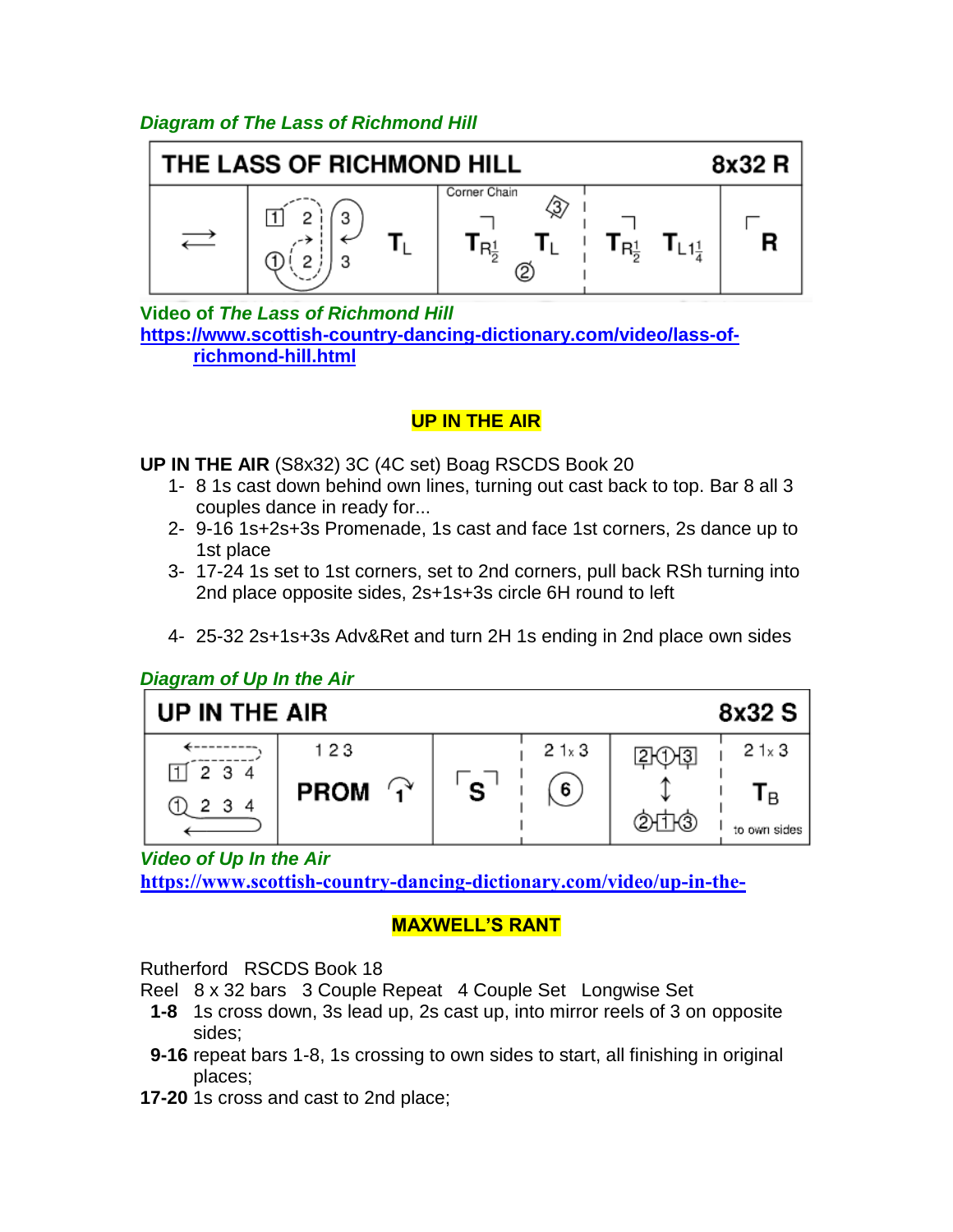**21-24** 1s cross up between 2s into half figures of 8 across;

**25-28** 1s lead down between 3s and cast up, finishing 2s1s3s on own sides;

**29-32** 2s 1s 3s turn by the right.

*Diagram of Maxwell's Rant*



*Video of Maxwell's Rant*

**[https://www.scottish-country-dancing-dictionary.com/video/maxwells](https://www.scottish-country-dancing-dictionary.com/video/maxwells-rant.html)[rant.html](https://www.scottish-country-dancing-dictionary.com/video/maxwells-rant.html)**

## **JIM DOUGAL OF EYEMOUTH**

**JIM DOUGAL OF EYEMOUTH** (S3x32) 3C set Muriel A Johnstone Ladies of Dunse

1- 8 1s+2s set and Petronella-in-tandem into centre, circle 4H round to left ½ way and turn partners 2H ready for diagonal Poussette 9-16 2s+1s dance ½ Diamond Poussette, 2s+3s dance ½ Diamond Poussette ending on own sides. 132 17-24 3s dance diag R&L (2)3(1) 25-32 2s also 1s dance petronella turn into centre and set, 2s and 1s turn partners LH 1¼ times. 231

## *Diagram Unavailable*

*Video of Maxwell's Rant* **[https://www.scottish-country-dancing-dictionary.com/video/jim-dougal-of](https://www.scottish-country-dancing-dictionary.com/video/jim-dougal-of-eyemouth.html)[eyemouth.html](https://www.scottish-country-dancing-dictionary.com/video/jim-dougal-of-eyemouth.html)**

## **THE COLLEGE HORNPIPE**

**THE COLLEGE HORNPIPE** (R8x32) 3C (4C set) Boag RSCDS Book 20

1-8 1s+2s+3s circle 6H round and back

9-16 1s+2s+3s Promenade

17-24 1s cross RH, cast to 2nd place, cross LH, cast to 3rd place and lead up to face 1st corners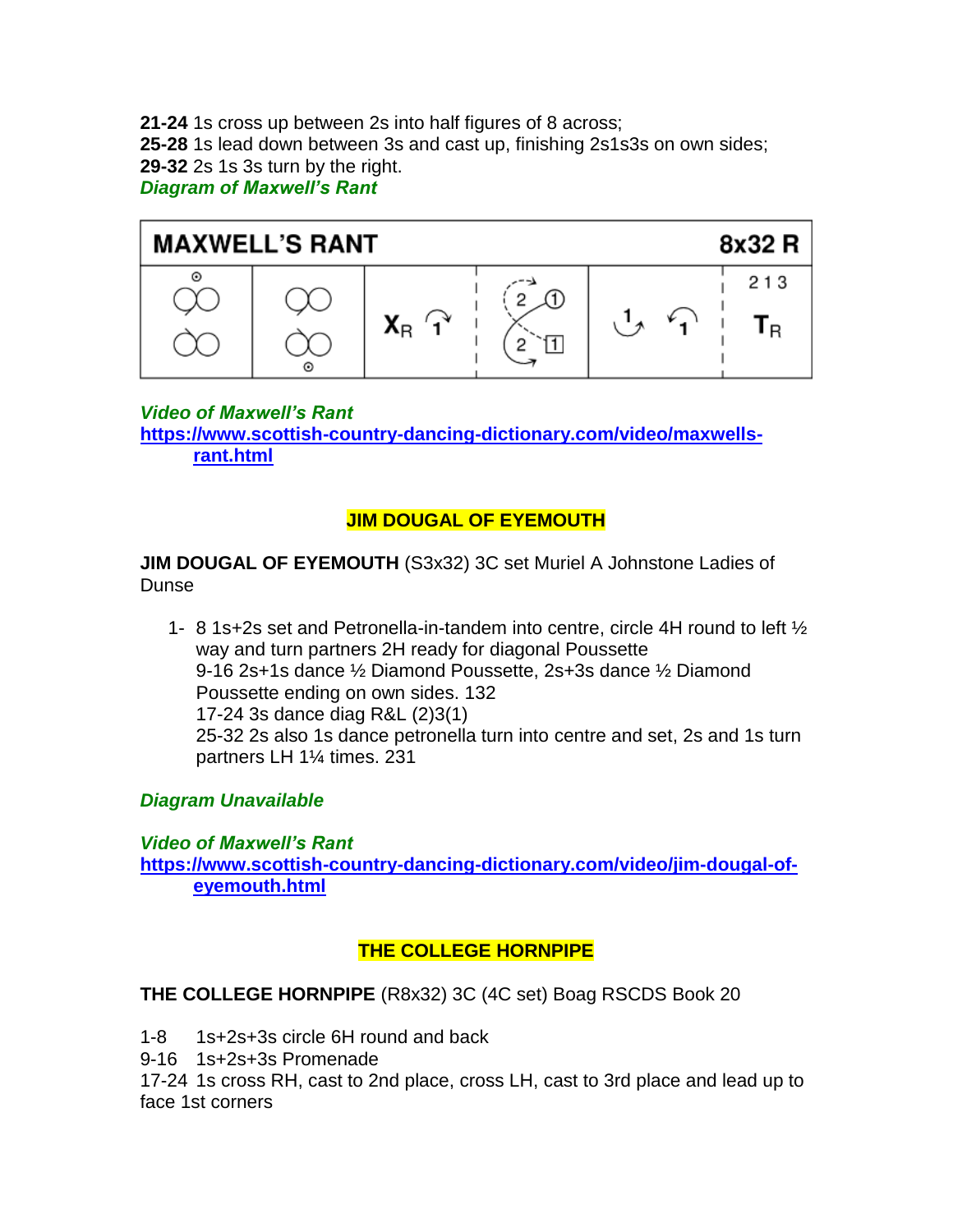25-32 1s dance 'Hello-Goodbye' setting ending with a clap and petronella turn to 2nd places

## *Diagram of College Hornpipe*

| THE COLLEGE HORNPIPE | 8x32 R |                                                                                                                                                                                                 |  |
|----------------------|--------|-------------------------------------------------------------------------------------------------------------------------------------------------------------------------------------------------|--|
| 123                  | 123    |                                                                                                                                                                                                 |  |
| 6 <sup>°</sup>       |        | <b>PROM</b> $\begin{array}{ccc ccc} X_{\mathsf{R}} & Y_{\mathsf{R}} & X_{\mathsf{L}} & Y_{\mathsf{C}} & \mathsf{C} \end{array}$ $\begin{array}{ccc ccc} S & S & S & T_{\mathsf{C}} \end{array}$ |  |

#### *Video of College Hornpipe*

**[https://www.scottish-country-dancing-dictionary.com/video/college](https://www.scottish-country-dancing-dictionary.com/video/college-hornpipe.html)[hornpipe.html](https://www.scottish-country-dancing-dictionary.com/video/college-hornpipe.html)**

#### **THE DUKE OF ATHOLL'S REEL**

**THE DUKE OF ATHOLL'S REEL** (J8x32) 2C (4C set) Thomas Skillern RSCDS Book 16

1-8 1 s+2s set, dance ½ RH across, set and dance ½ LH across back to places 9-16 1M+2L set advancing and turn RH back to places, 1L+2M set advancing and turn RH back to places

17-24 1s cross RH, cast to 2nd place and dance ½ Fig of 8 round 2s to 2nd place on own sides

25-32 2s+1s dance R&L

*Diagram of The Duke of Atholl's Reel*



Skillam 1776 RSCDS Rook 16.3

2C/AC Innovice cet

*Video of Duke of Atholl's Reel (notice it is filmed in RUSSA!!)* **https://www.scottish-country-dancing-dictionary.com/video/duke-ofatholls-reel.html**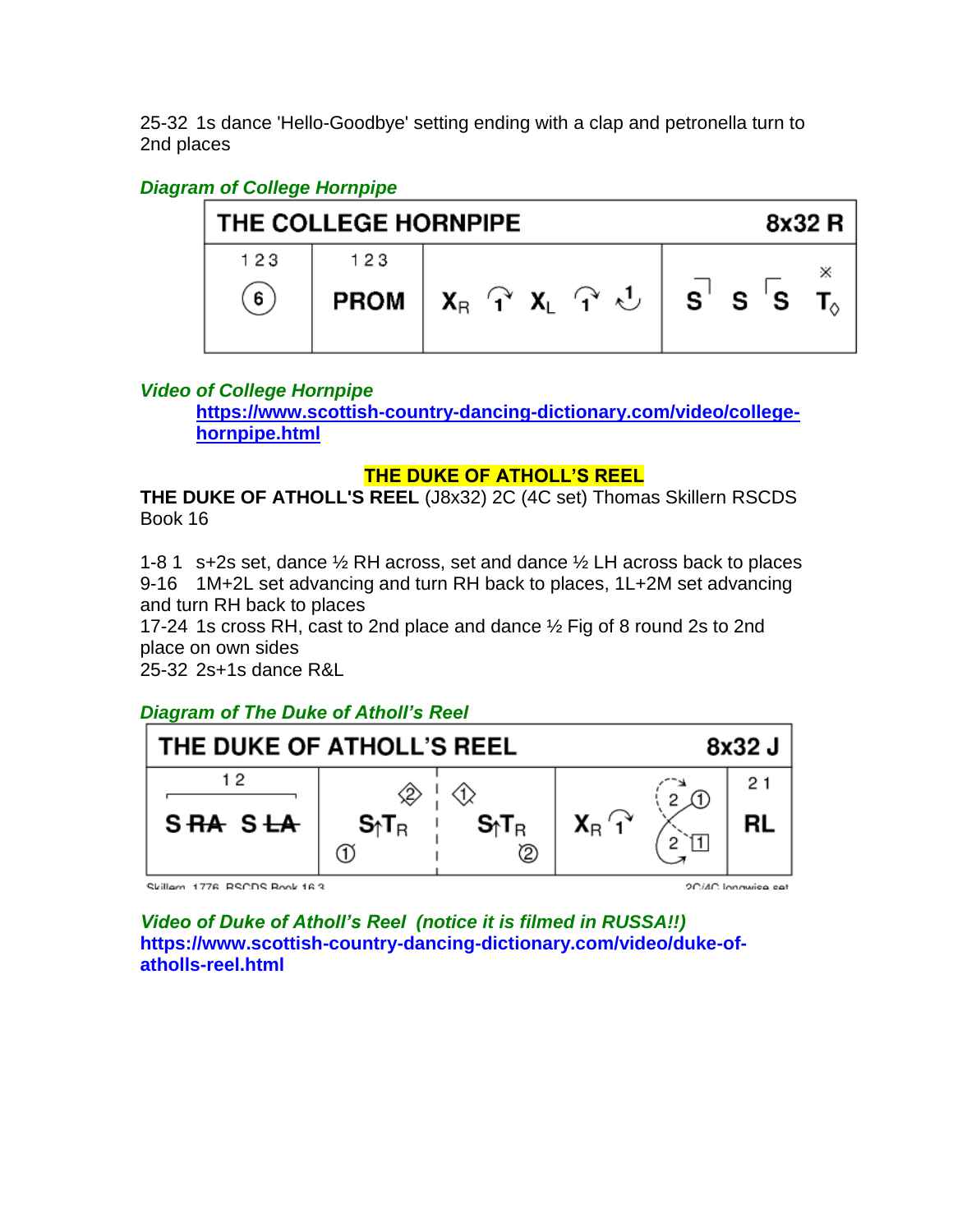#### **THE MAGIC AIRT O' GOW**

**THE MAGIC AIRT O' GOW** (S8x32) 2C (4C set) John Drewry Rondel Book

1- 8 1s+2s dance RH across ½ way, change places with partners RH and circle 4H round to left ending on sides

9-16 2s+1s dance LH across ½ way, change places with partners LH, set and 1s cast to 2nd place as 2s dance up

17-24 1s in prom hold dance reel of 3 across with 2s giving RSh to 2L to start and 1s end dancing up centre and face down as 2s dance in 25-32 1s+2s dance the Rondel

## *Diagram of The Magic Airt ' Gow*

| THE MAGIC AIRT O' GOW | 8x32 S |                                                          |    |  |                     |
|-----------------------|--------|----------------------------------------------------------|----|--|---------------------|
| 12                    | 21     | <b>RA</b> $X_R$ $(4)$ <b>LA</b> $X_L$ <b>S</b> $\hat{A}$ | 12 |  | 12<br><b>RONDEL</b> |

#### *Video of The Magic Airt o'Gow*

**[https://www.scottish-country-dancing-dictionary.com/video/magic-airt-o](https://www.scottish-country-dancing-dictionary.com/video/magic-airt-o-gow.html)[gow.html](https://www.scottish-country-dancing-dictionary.com/video/magic-airt-o-gow.html)**

#### **CAMPBELL'S HORNPIPE**

**CAMPBELL'S HORNPIPE** (R4x32) 4C set Anna C Holden SC Dances

1- 8 1s and 4 set, cast in 1 place and dance RH across with nearer end couple 9-16 1s and 4s dance LH across, Set&Cast back to original places 17-24 1s lead down to bottom and make an arch. On Bar 3. 4s followed by 3s+2s dance down and curve in to dance up under 1s arch to the top 25-32 4s+3s+2s dance Allemande

#### *Diagram of Campbell's Hornpipe*



#### *Video of Campbell's Hornpipe*

**https://www.scottish-country-dancing-dictionary.com/video/campbellshornpipe.html**

*(note the video is incorrect on Bars 17-20: 4's, 3's and 2's dance down the sides starting on bars 19. Not on 21!!)*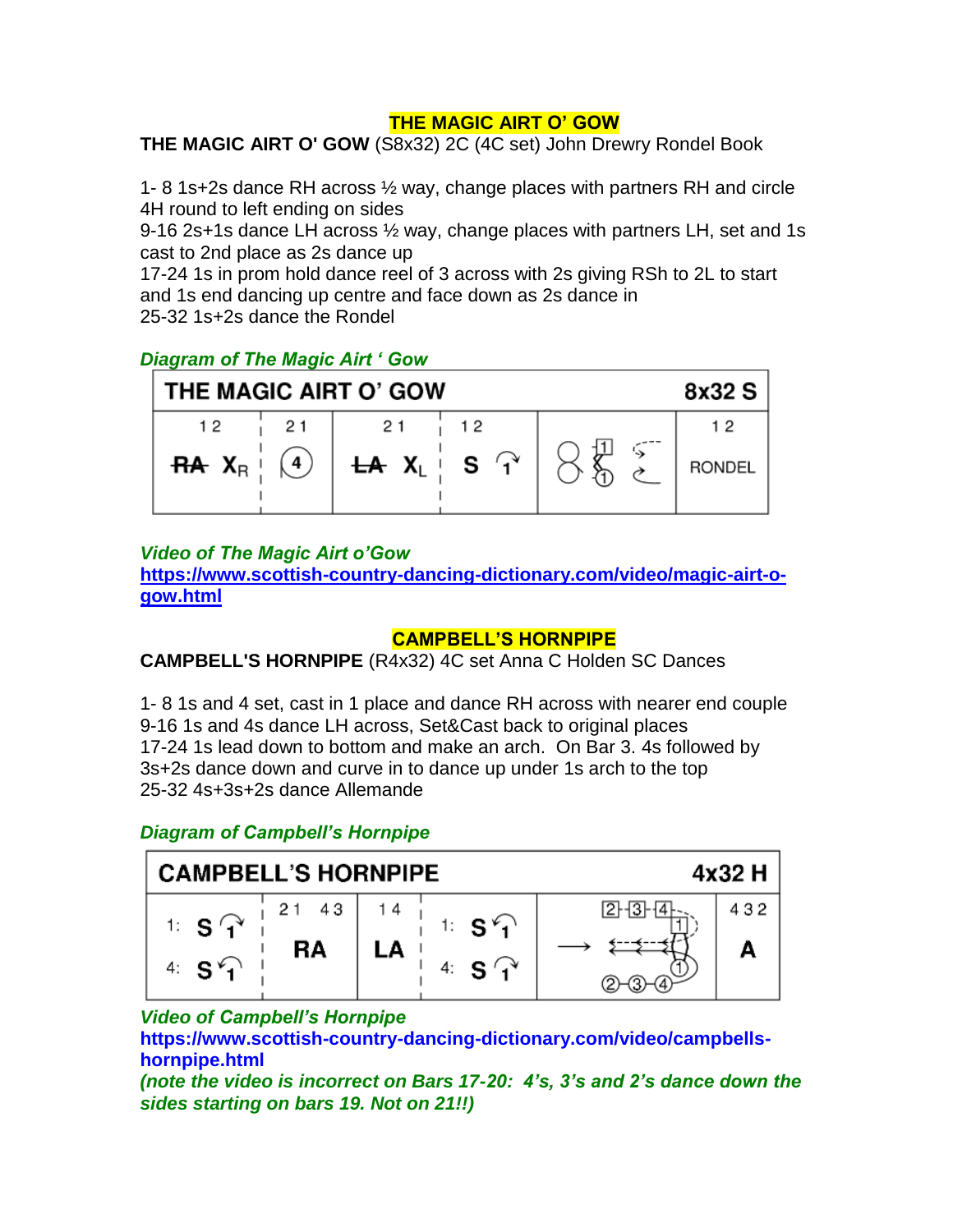#### **MACDONALD OF THE ISLES**

**MACDONALD OF THE ISLES** (S3x32) 3C set Derek Haynes Carnforth Collection 2

1- 8 2s dance full diagonal Reels of 4 with 1st corners, passing by the LSh to face 2nd corners

9-16 2s dance full diagonal Reel of 4 with 2nd corners to end in original places 17-24 All dance Snowball Grand Chain for 3 couples:-

' 1s cross RH and change places LH on side with 2s

' 1s change places RH with 3s while 2s cross over RH

' 1s cross LH while 2s and 3s change places LH. 3(2)1

25-32 3s+2s dance ½ R&L, 3s dance ½ Fig of 8 round end couples (3M up and 3L down) to end in 2nd places. 231

# **Dance Notes**

- **1-2** 2s pass left shoulder to start, then give right to first corners.
- **-8** Retain eye contact with partner while passing left shoulder.
- **9-16** Plenty of time; the 2s, especially, must not arrive in places early.
- **17-24** 2 bars for each hand; 1s pass 4 dancers, 2s pass 3 and 3s pass 2.
	- **-32** Except on the last repeat, 3s should arrive in 2nd place on time or fractionally late so as to flow smoothly into bar 1 of the next repeat.

#### *Diagram of MacDonald of the Isles*



#### *Video of MacDonald of the Isles*

**[https://www.scottish-country-dancing-dictionary.com/video/macdonald-of](https://www.scottish-country-dancing-dictionary.com/video/macdonald-of-the-isles.html)[the-isles.html](https://www.scottish-country-dancing-dictionary.com/video/macdonald-of-the-isles.html)**

#### **MRS, MACPHERSON OF INVERAN**

**MRS MACPHERSON OF INVERAN** (R8x32) 3C (4C set) John Drewry Bon Accord Book

1- 8 1s dance Inveran Reels with 2s+3s 9-16 1s turn RH 1½ times moving down to 2nd places (opposite sides), 1s cast up behind 2s and cross down to 2nd place own side